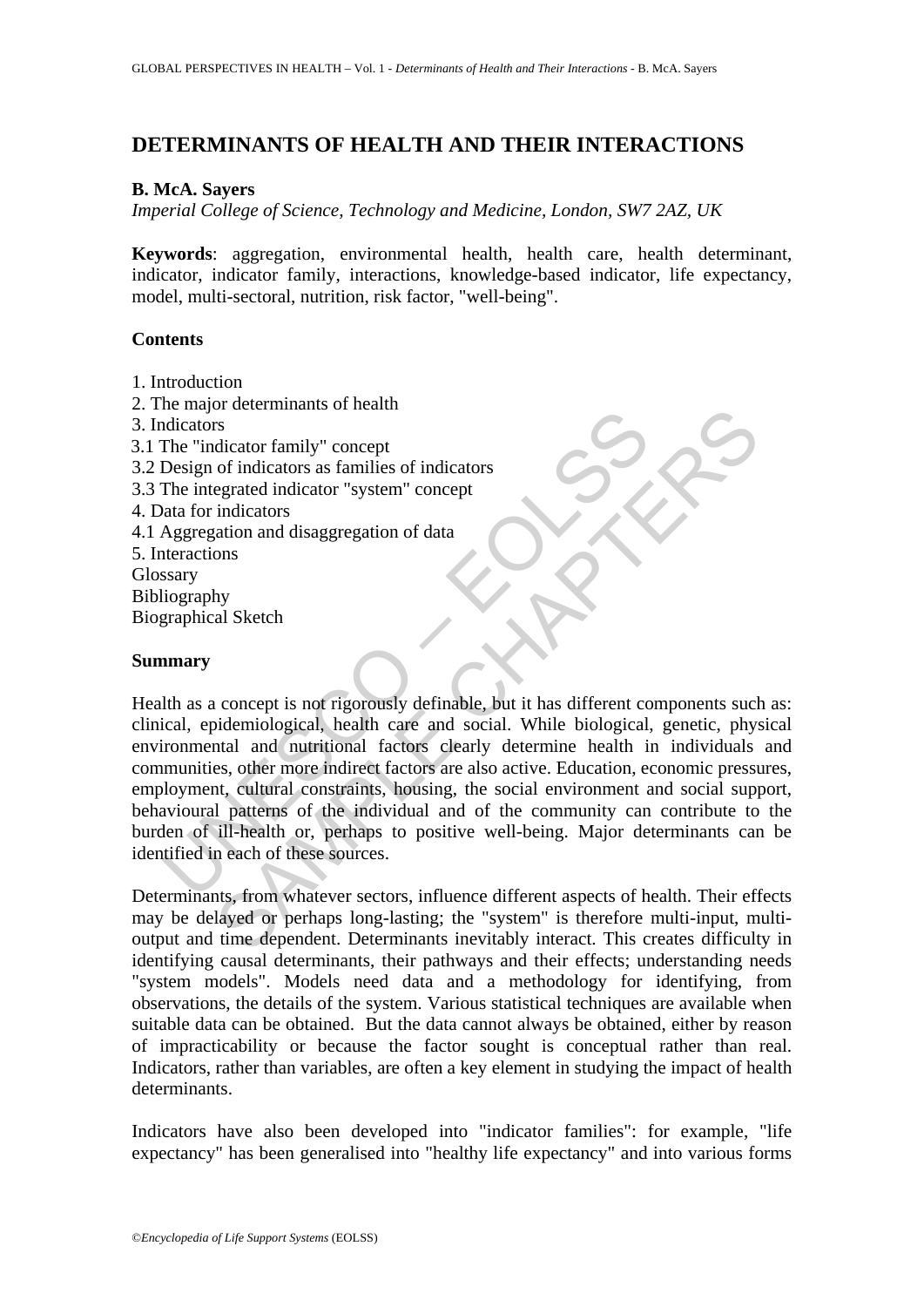of "impairment free-" expectancies; this approach allows separation of various determinant factors. Grouping indicators into a "system" linking determinants and health encompasses the structure of inter-connections linking causal factors. "Knowledge-based" indicators are needed in dealing with observations expressible only as "natural language" statements about causal relationships affecting health. Knowledge-based models use computational logic to explore the deductions and inferences arising from all available relevant "knowledge-based" statements, leading to testable hypotheses about health and its determinants.

## **1. Introduction**

muly however, economic pressures, the social environment, culture avious and community - have come ortant factors influencing health. Current views on these various corribed in the articles that follow. However, with the e wwever, economic pressures, the social environment, cultural constraints, a patterns - both individual and community - have come to be regarded fractors influencial health. Current views on these various determinants in th The health of individuals and communities has been commonly linked to a variety of determinants with biological, genetic, environmental and nutritional origins; more recently however, economic pressures, the social environment, cultural constraints, and behavioural patterns - both individual and community - have come to be regarded as important factors influencing health. Current views on these various determinants are described in the articles that follow. However, with the expansion of the perceived range of possible causalities, crucial new questions have emerged. For instance: how can potential determinants be recognised; do they interact in producing their effect; and how can the pathways by which determinants act, and/or interact, be understood? These issues are especially important in the difficult areas of socio-economic, cultural and behavioural domains where the available methodologies now need to be supplemented. So the matter of health determinants needs to be placed in the broader context of both insight (what factors may be relevant?) and methodology (what technical means exist or can be developed to validate hypotheses and utilise the findings?).

It is now commonly perceived that "health" involves many aspects beyond the simple presence or absence of overt or covert disease: well-being is relevant and has many dimensions; "health" is a complex concept. This perception complements the recognition that the health of the individual is influenced by factors of social, economic and environmental kind. Correspondingly, measurements intended to illuminate health status need to take account of this wider range of issues: potent non-health sector variables must enter consideration. There is little argument that income, education, economic pressures, unemployment, poor housing and poverty itself have appreciable consequences for health, although the interaction between health and non-health sector variables may occur in an unpredictable way. Furthermore, with this expanded view of health determinants, it should be recognised that some pathogenic agents may produce health impacts well into the future, rather than immediately (the effects of chemical pollution of soil or water, or of the pollution of fatty tissue in fish). This illustrates that the likely effect on health of non-health sector variables and indices involve both long latency and time-dependency. A search for and analysis of such influences must consider the "dynamics" of such other-sector variables: the time course of introduction, accumulation and dispersal of toxic materials; the time course of their transfer into the human body (perhaps through multiple pathways) and of the balance between accumulation in and removal from the body; and the development of health consequences.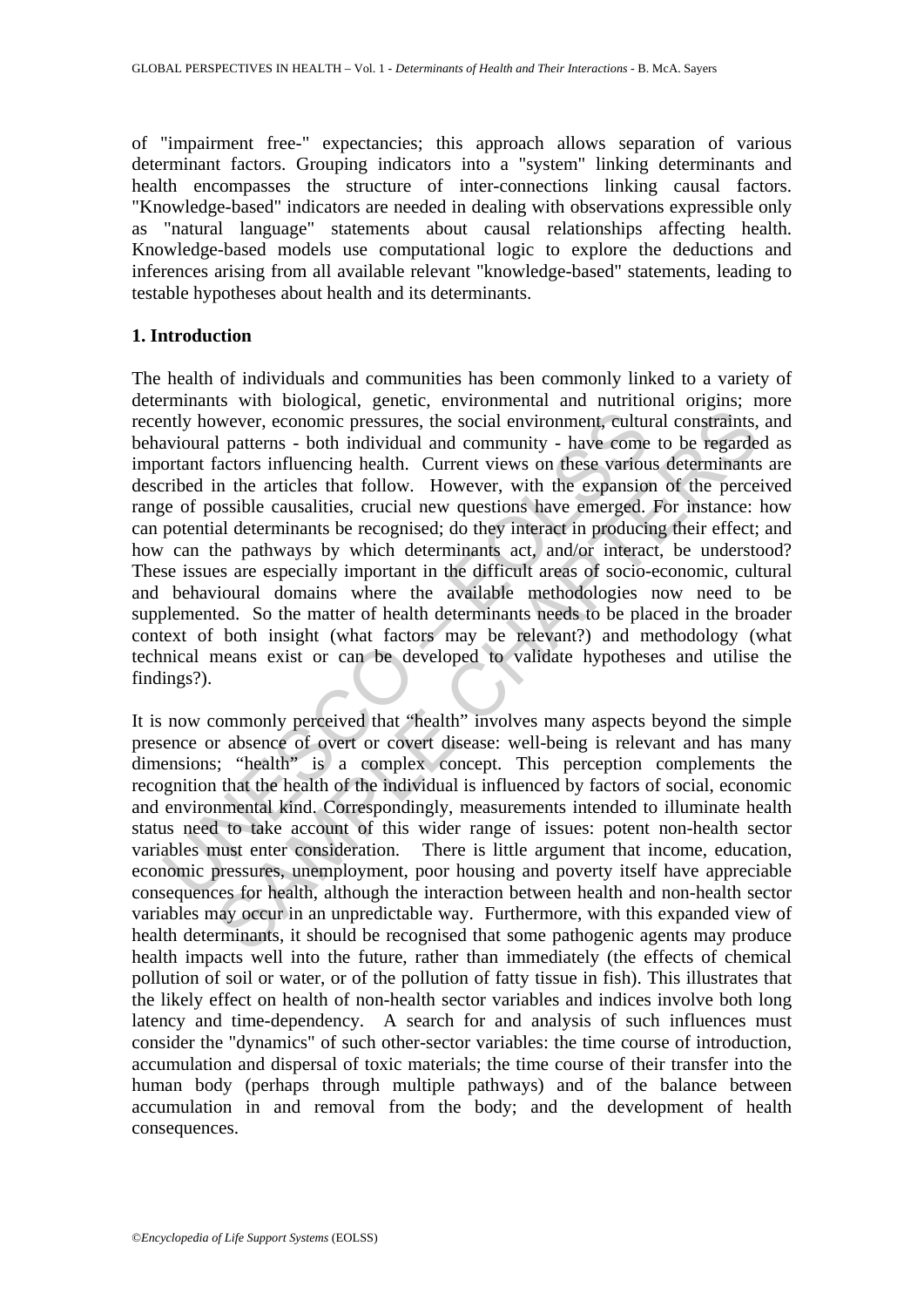The complexity of health needs to be regarded also in another perspective. The concept of "well-being" - positive health - does not stand alone: it co-exists with ideas of disease, which are changing. The meaning of disease is being re-thought, and the idea that health is merely equivalent to the absence of disease is no longer acceptable. Even the accepted World Health Organisation definition is far from adequate. Health also carries the implication of an element of "protection": against the effects of elements that might initiate pathological changes, or reduce resistance against morbidity, or reduce reserve to cope with stressor situations or otherwise cause illness. But even such factors are only one component of what is implied by "health".

ensions: clinical syndrome(s); structural or functional deviation f<br>stical sense; aetiology; co-morbidity; social functioning. At the sa<br>
1 "an increasing influence of economic judgements in decis<br>
asses should be treated, The influence of recent scientific and socio-cultural developments on some of these issues has recently been examined. The current trend recognises a multi-dimensional conceptualisation of the phenomena of disease that includes the relatively independent dimensions: clinical syndrome(s); structural or functional deviation from the mean in a statistical sense; aetiology; co-morbidity; social functioning. At the same time, there has been "an increasing influence of economic judgements in decisions about which diseases should be treated, and how. Indirectly or directly, such judgements and decisions will affect the taxonomy of disease, e.g., by defining thresholds of 'severity' or 'treatability'." Naturally, certain aspects of the concepts of health and disease are appropriately studied with the methods of biomedical science, clinical science and epidemiology; but other aspects involve behavioural and social science and these must be taken into account. Economic and philosophical judgements cannot be avoided. In short, the concepts of disease and of health are social and cultural constructs. They are now firmly in the domain of social values and politics and, in consequence, public debate.

s: clinical syndrome(s); structural or functional deviation from the mean<br>ense; actiology; co-morbidity; social functioning. At the same time, there<br>increasing influence of economic judgements in decisions about w<br>nould be As an individual concept, distinct from the "health sector", "health" itself is not rigorously definable, although it might be possible to identify "bounds" to the "health" concept. In any useful sense, "health" - even on a simplified view - has a continuum of states from bad to good, simultaneously concerns many elements, and can be regarded in a variety of ways. It might be regarded as a "family" of concepts drawing upon such ideas as: clinical definitions: the presence or absence of "disease"; or as a epidemiological probabilistic model focussed on risk prevention; or in systemic terms looking at health support services, or again with a social focus, and so on. In short, our concepts of "health" must "integrate" ideas of well-being, functionality and resistance to disease, of disease, its origins and the risk factors associated with it: regarded in molecular, clinical or social (i.e., community or public health) terms: and take account of what is regarded as "health" and "ill-health" in the culture concerned, and other socio-economic and political viewpoints. It involves the pathways that link outcome back to risk factors and exposure to trauma or pathological agents. It has an element of description, of explanation, of ideas of well-being, of behaviour patterns, and of culture. It involves the structure of the health care services and the nature, accessibility and efficacy of the services they provide. And it involves national policies related to the provision of health care services. Consequently, the term "health" in this article includes generally the "health sector" or the "field of health".

Modern epidemiology tends to employ an exposure and risk factor approach to the task of recognising and assessing the importance of possible health determinants. Commonly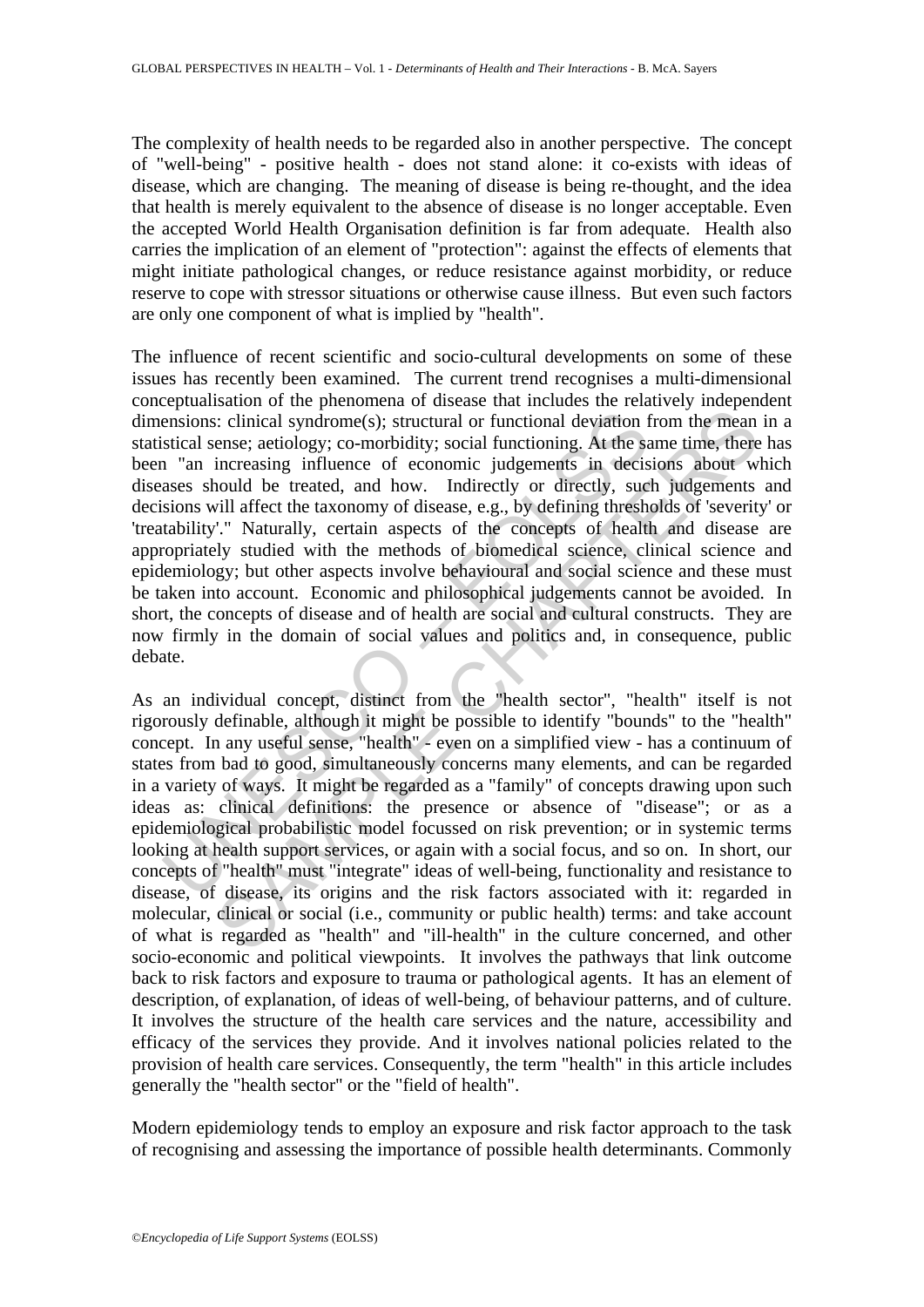a static view is taken of the relation between determinants and their effects or associations; sometimes this is extended to accounting for time-dependency by using a series of "time windows" or "life-stages". However, it becomes clear as soon as socioeconomic or ecological influences are considered that time-dependency operates continuously rather than in discrete, step-wise fashion. In consequence, healthdetermining pathways need to be considered in dynamic, continuous time terms, as illustrated above in the case of toxic chemicals entering the environment. As a further implication, understanding the way effects operate and describing the outcome of possible interventions requires the use of models of the overall system, rather than simple input-outcome linkages; these models will have a similarly dynamic character. Thinking further in general terms: due to the likelihood that determinants from different sectors are involved in effects on health, interventions in one sector must be expected to have consequences in other sectors.

recognition that environmental factors can affect health (e.g., at<br>ndustrial or agricultural origin) implies that there is a geographic<br>cet to be considered, which shows a further aspect of any me<br>ution due to an industry Transmitted factors can affect health (e.g., atmospheric pollulor a pricultural origin) implies that there is a geographic or spatio-temple be considered, which shows a further aspect of any model. Atmospheue to an industr The recognition that environmental factors can affect health (e.g., atmospheric pollution of industrial or agricultural origin) implies that there is a geographic or spatio-temporal aspect to be considered, which shows a further aspect of any model. Atmospheric pollution due to an industry in one country may affect the environment, and so health, both within its own borders and also in another country. These effects are, again, timedependent because of variable time delays due to transit times of air-borne materials, not only due to variations by season but by changing economic conditions that influence the industry within the originating country. The spatial distribution of effects is controlled by meteorological factors which are also time dependent. Furthermore, the biological loading in individuals due to exposures to certain toxic elements is also timedependent: it may be subject to a balance of inflow and elimination characteristics, or may be totally cumulative. So it follows that a model of the risk to individuals within affected regions needs to take account of the temporal pattern of production of the relevant chemical; the time-course and geographic distribution of its transmission within national borders and to other countries; the physico-chemical mechanisms of ingestion, accumulation and elimination in the body; and the mechanisms by which pathological consequences to the individual result.

Determinants can interact in their effect on health. Economic deterioration within a country leads to increasing unemployment and consequential health problems of those affected; it also influences behaviour patterns that have an impact on health, such as violence and drug-abuse. Changing socio-economic conditions may impact on a nation's Gross Domestic Product (GDP), employment, housing, income and such elements, and causally increase ill-health due to malnutrition, psychological stress, social violence; the effectiveness of the provision of health care services by public authorities is reduced due to consequential financial restrictions and an increase in demand-led loading. Reductions in GDP can influence the servicing of international debt through reduced ability to meet interest payments; this can result in the feedback of further consequences when international funding agencies impose economic adjustments that, in practice, react most severely on incomes of the poorest in the country and so, on the health of this group. So a global view of health determinants should include a recognition of several general concepts: multi-sectoral causalities; interactions between sectoral determinants; spatio-temporal factors: geographical, environmental, ecological; and dynamics and continuous time-dependency. It will be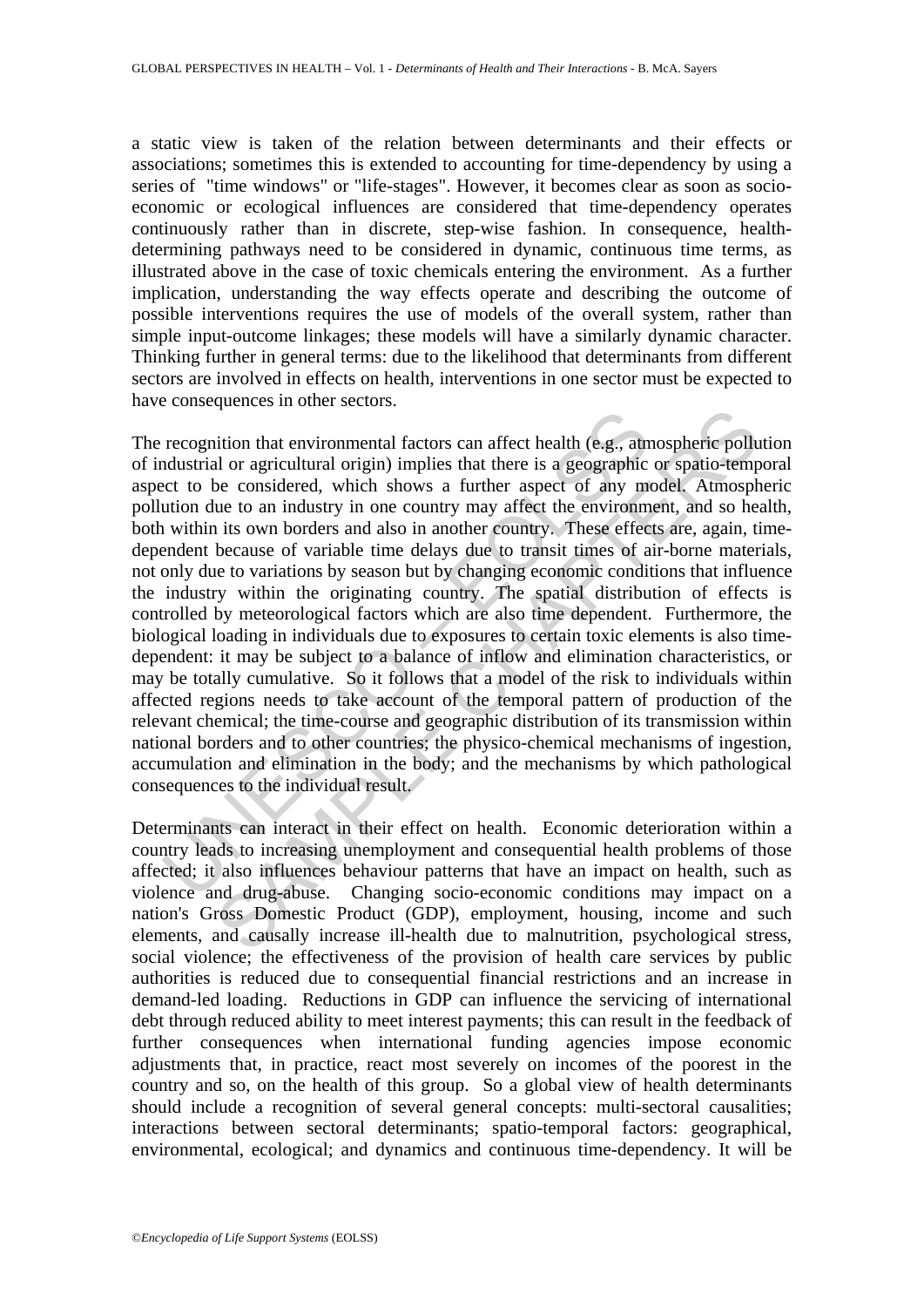evident from the above remarks, and the discussions in the following sub-sections, that many factors are thought to operate in determining health. Clarifying what factors operate, and their strength of effect, might be achieved through classical statistical methods, such as multi-variate analysis of causal or associative effects. However, this requires numerical data. But reducing complex social and behavioural factors to a set of numbers in order to conduct such analyses cannot be more than seriously incomplete. It cannot avoid generating a very circumscribed view of what are, in fact, rich phenomena, so a classical analysis may not be effective. It must be assumed that determinants do not individually act in isolation; they must interact in creating their impact. A major issue is: how to determine these interactions and indeed, how to describe the operative factors in a way that will permit interactions to be studied at all?

Determinants of ill-health are more readily identified than are determinants of, specifically, health itself. Thus it is usual to recognise the following categories of "illhealth" determinants:

communicable diseases (due to contagion or vector-borne);

non-communicable diseases and disabilities;

external mediated sources of ill-health;

(from the physical or social environment, including occupational diseases and trauma, accidents, social violence, malnutrition)

"internally" generated causes (including behavioural factors; mental disease);

inadequate or absence of treatment (due to failure of Primary Health Care for whatever reason).

ifically, health itself. Thus it is usual to recognise the following<br>th" determinants:<br>
municable diseases (due to contagion or vector-borne);<br>
communicable diseases and disabilities;<br>
rmal mediated sources of ill-health;<br> (a) the state of the state of the state of the state of the state of the state of the state of the state of the state of the state of the discusses (due to contagion or vector-borne);<br>
anicable diseases (due to contagion o There are various ways of looking at the broader scope of possible health determinants. One way is to categorise health into broad domains; this is particularly helpful in identifying the kinds of information needed to characterise determinants that affect health negatively and to some extent positively. It is useful in portraying relevant numerical data in a visual way that allows simple comparisons to be made between geographical regions, or between periods. It allows for progressive disaggregation of data as required, from the aggregated information applicable to, say, an entire population down to the sub-group of data pertaining to separate groups of the population or separate regions.

existing or potential diseases and health impairments the health care system food and nutrition socio-cultural and economic conditions environmental determinants

Another approach is to consider the desirable pre-requisites for health (including not only the absence of disease or impairment but also the presence of positive well-being: a satisfactory quality of life) together with identifiable influences by which health is or may be compromised.

pre-requisites for health in the sense of "well-being" general environmental conditions including housing, access to safe water and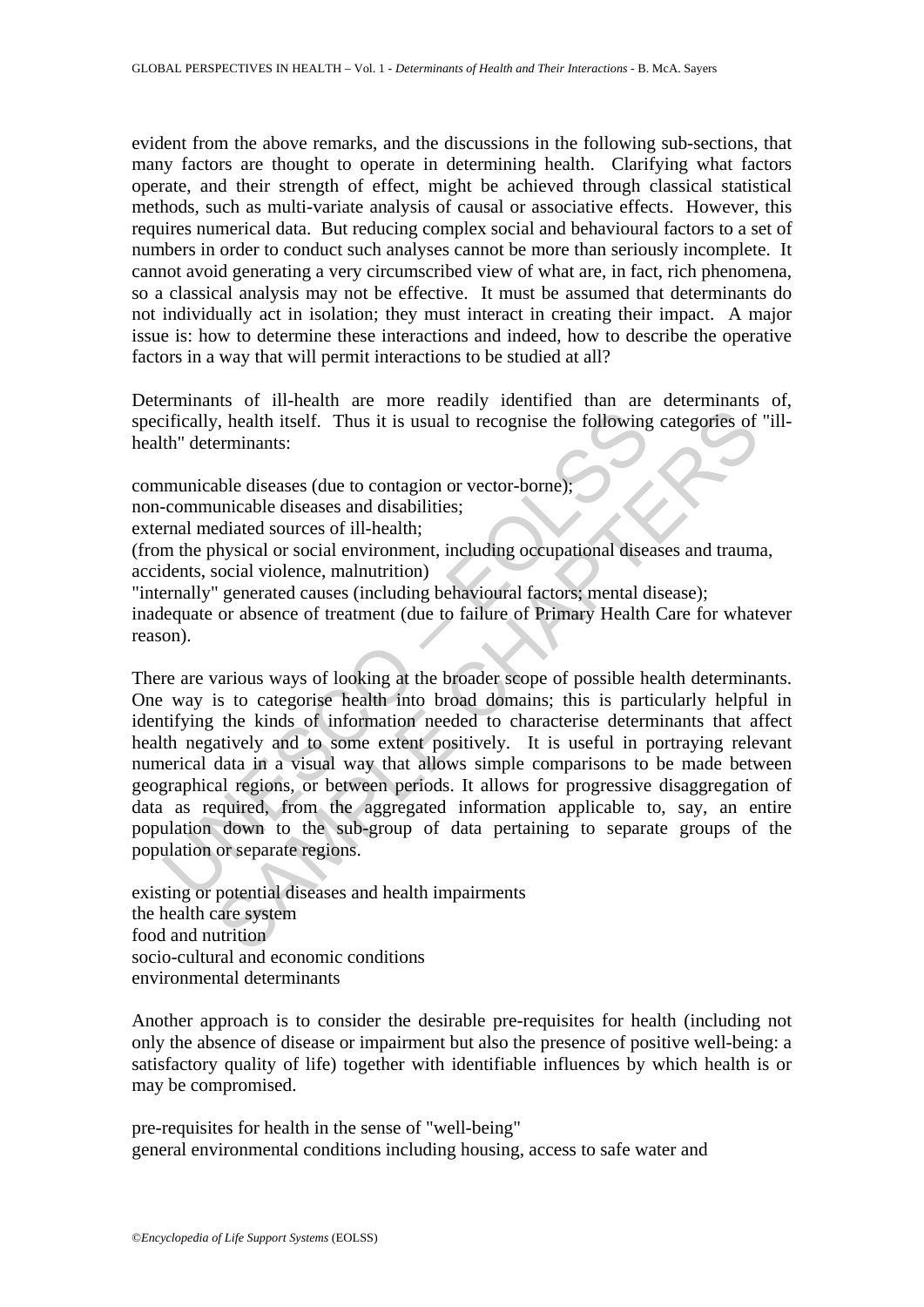sanitation, a secure physical and social environment nutrition, employment provision of and access to medical and other health care services social support and security cultural environment demographic factors: ageing, urbanisation, changing patterns of behaviour (social and domestic violence; drug abuse); peer group pressures poverty spread of resistance to anti-biotics new and re-emerging communicable diseases stress and mental disorders influence of mass communication economic, financial and trade globalisation degradation of the environment

astructure, products, beliefs); and the remaining environment<br>ssarry interactions between these components, one recognises<br>ribe the impact on health of different elements within these c<br>ing with a multi-input multi-output A different picture results from considering the global nature of the sectors that influence health. This leads to the idea of modelling the intersectoral interactions, and to the necessary technical procedures and their data requirements. This approach envisages a societal system comprising three components: a human reservoir (the individuals making up the community); a societal reservoir (containing institutions, infrastructure, products, beliefs); and the remaining environment. Examining the necessary interactions between these components, one recognises that, in order to describe the impact on health of different elements within these components, one is dealing with a multi-input multi-output system which is too complex to be utilised in any simple way to estimate causes and effects. A model is needed. Interventions and disturbances in large scale economic and societal systems generally produce consequences that take time to evolve. Successful interventions to reduce infant mortality, for instance, will create an increasing need for other services: education, health care, housing, food: as the infants grow; the consequences of the intervention are both delayed and evolve with the passage of time. This illustrates that the pathways by which these determinants act are, in this sense, dynamic.

re, products, beliefs); and the remaining environment. Examining interactions between these components, one recognises that, in orde impact on health of different elements within these components, one impact that in orde i Models need data, so in order to identify the causal pathways in the model, it is necessary to fall back on a variety of "indicators" which purport to provide an estimate of variables desired but not obtainable in practice. This highlights two of the major difficulties with the whole field of health determinants: the need to employ - and so, choose - suitable "indicators"; and the critical dependence on data quality and quantity. In consequence, very frequently, what is studied is what can be studied, not necessarily what is most directly required. But assume appropriate data, and discount dynamic aspects altogether. Then the analysis of the model commonly uses multiple regression to estimate, for instance, the relationship between health indicator variables (e.g., life expectancy, infant mortality, crude death rate and death rate from violence) as output and various socio-economic indicators (e.g., housing, education and communications) as input. However, this type of approach is, despite the fact that it discounts dynamic aspects, at least a starting point.

- -
- -

TO ACCESS ALL THE **20 PAGES** OF THIS CHAPTER, Visit[: http://www.eolss.net/Eolss-sampleAllChapter.aspx](https://www.eolss.net/ebooklib/sc_cart.aspx?File=E1-14-01-00)